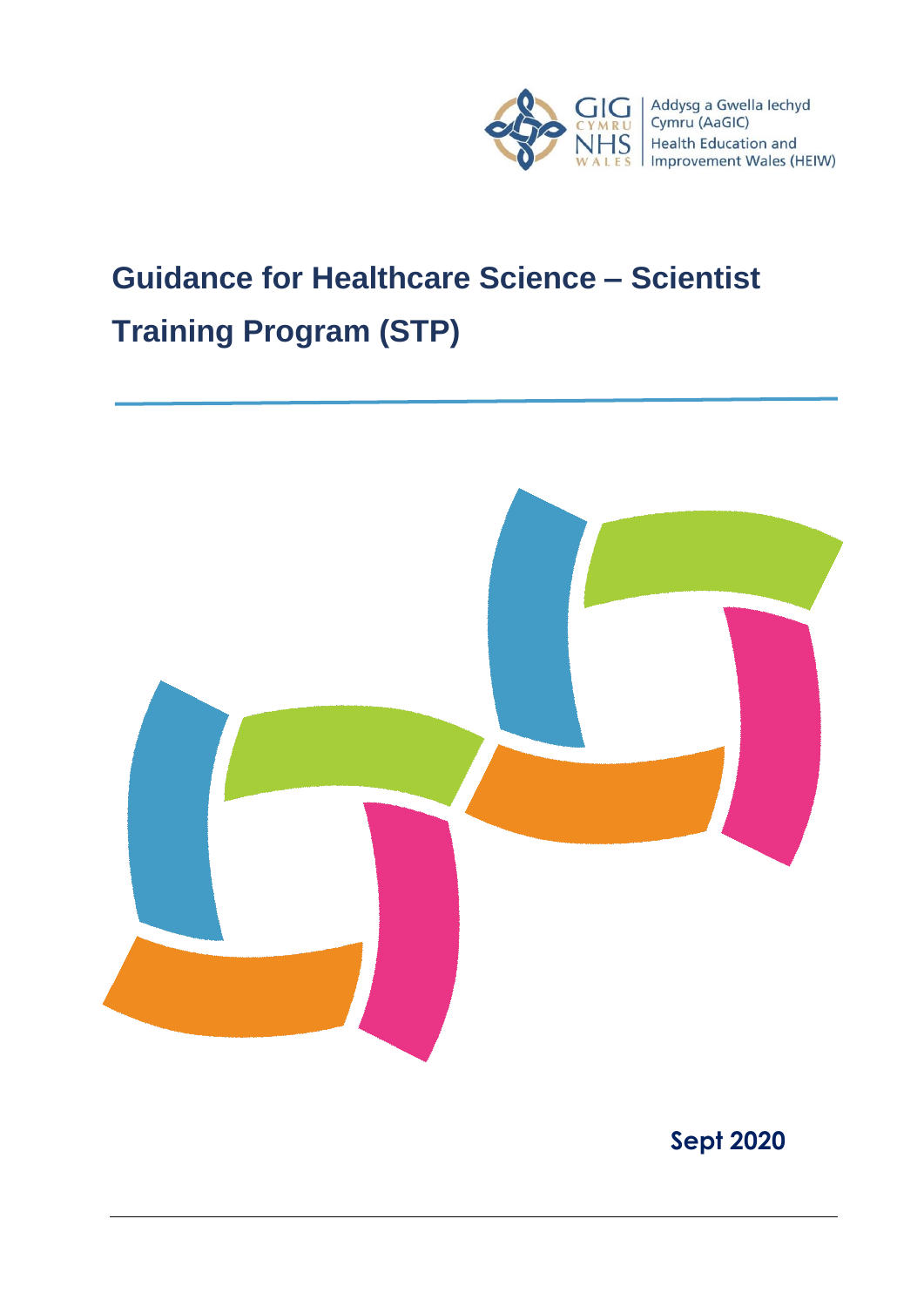# **Contents**

| Page 3  | Introduction<br>Funding                                                                                               |
|---------|-----------------------------------------------------------------------------------------------------------------------|
| Page 5  | Registration<br>Sickness Absence                                                                                      |
| Page 6  | Maternity/Paternity leave<br>$\bullet$<br><b>Annual Leave</b><br>$\bullet$<br><b>Recruitment Process</b><br>$\bullet$ |
| Page 7  | Data Protection<br>Contact details                                                                                    |
| Page 8  | Appendix 1                                                                                                            |
| Page 10 | Appendix 2<br>$\bullet$                                                                                               |
| Page 12 | Appendix 3<br>$\bullet$                                                                                               |
| Page 13 | Appendix 4                                                                                                            |

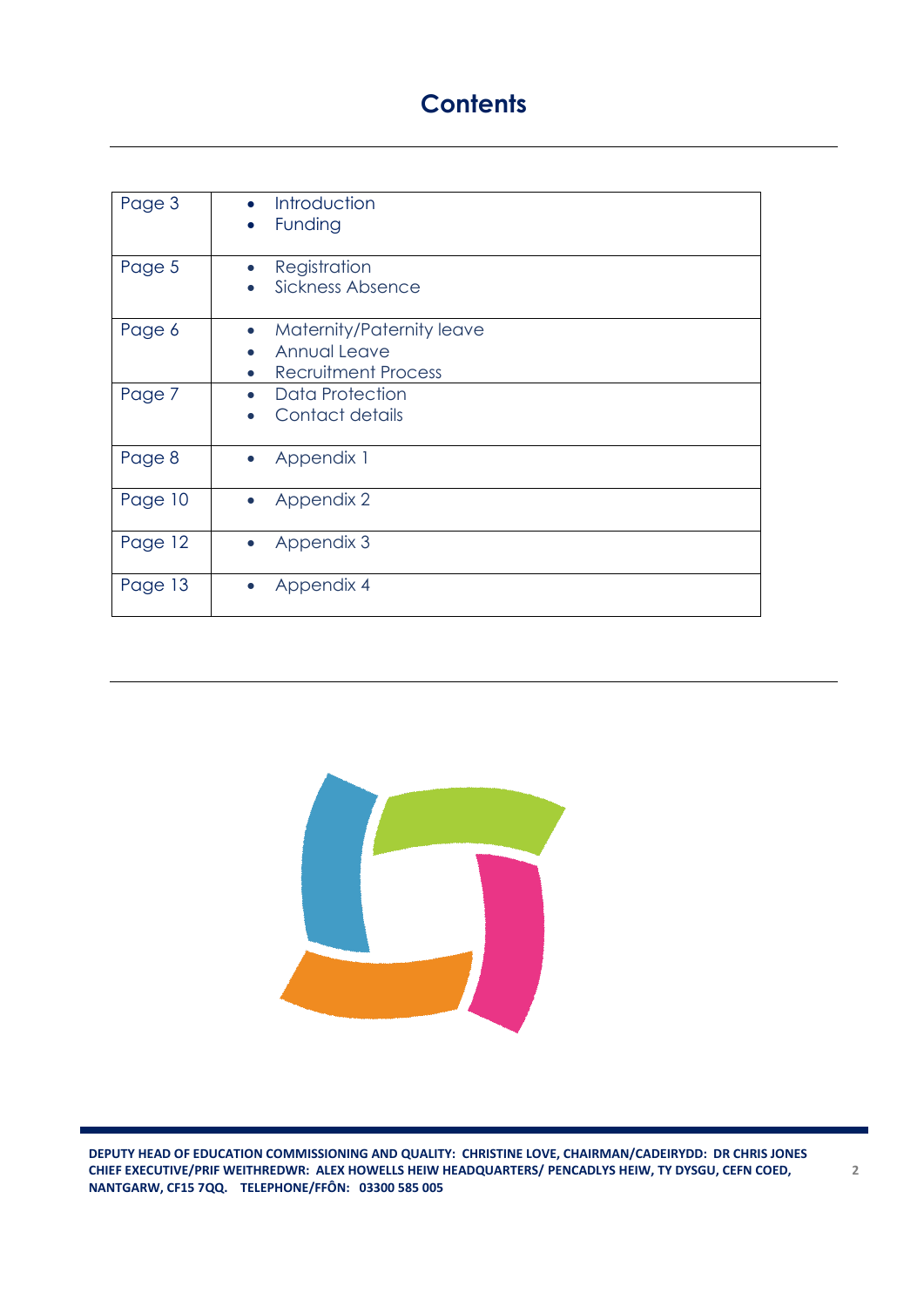#### **Scientist Training Programme (STP) Guidance**

# **Introduction**

Health Education and Improvement Wales (HEIW) is responsible for education and training to meet the needs of the NHS in Wales. The notes which follow explain the detailed arrangements for the funding of the STP training on an all Wales basis.

The STP is a graduate-entry training programme leading to more senior scientist roles, and registration with the HCPC. STP trainees will be employed by an NHS organisation for the duration of their training and receive a salary.

The STP is a three year, full-time training programme which consists of workbased and academic learning which includes a specifically commissioned and accredited master's degree in their chosen area. Workplace training will be undertaken in a range of settings during the first year, before specialisation in the last two years of training.

STP positions can either be offered for direct entry or in-service applicants.

**Direct entry applicants** are those applicants who enter the training programme without holding a substantive employment contract in the NHS. Trainees hold a three year fixed term contract with their host organisation.

**In service applicants** are those applicants who hold a substantive contact of employment in the specialism for which they are applying. Trainees will be employed and salaried by their employer throughout the programme.

#### **Funding**

HEIW will provide the following financial support for trainees undertaking STP training:

- Initial salary in line with the bottom spine point on Agenda for Change Band 6, (yearly incremental uplifts will be awarded if applicable)
- University tuition Fees
- Accommodation and/or travel expenses incurred from attending a HEI for academic study in line with Agenda for Change Terms and Conditions.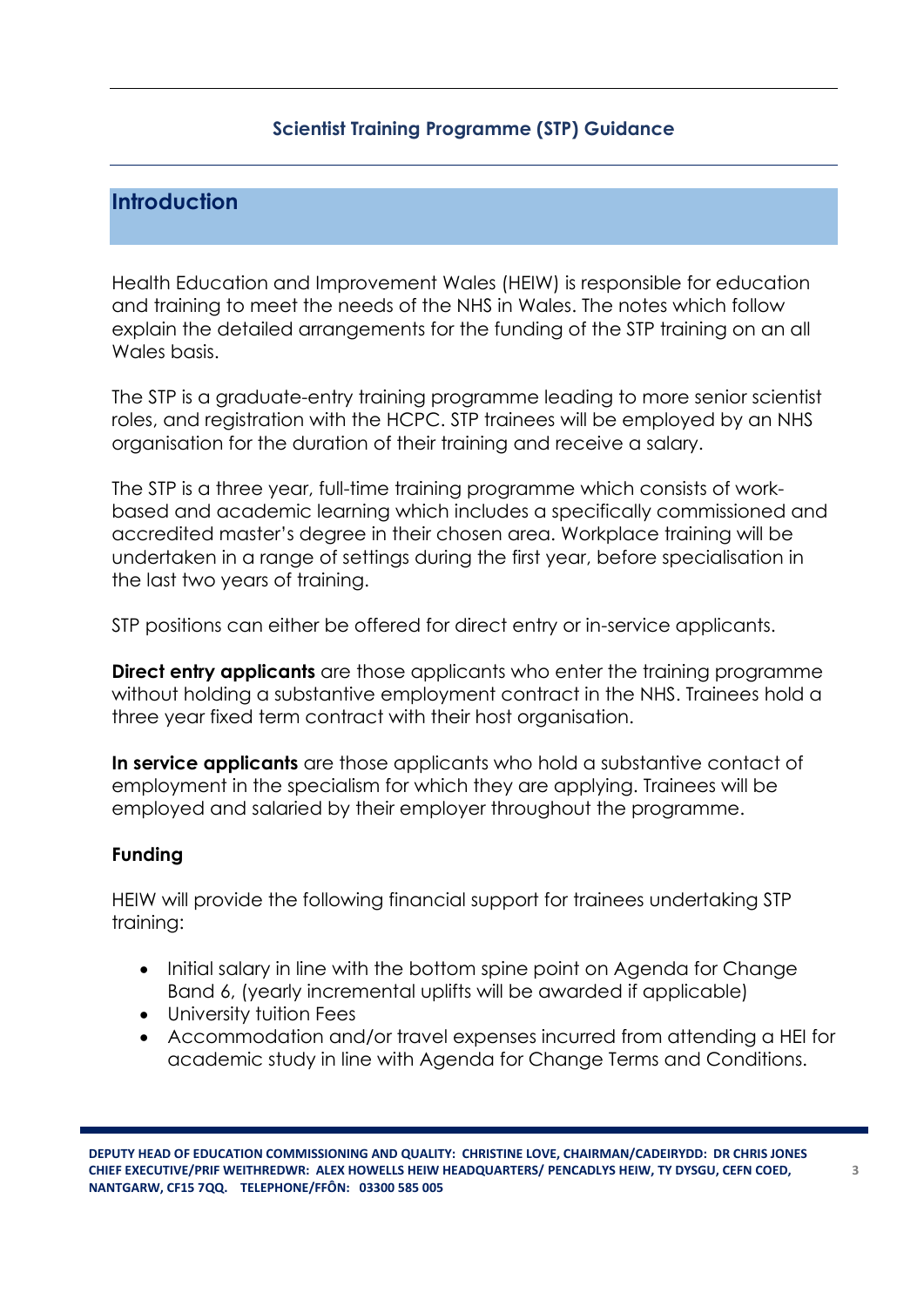*Please note, when accommodation is required to attend a block of academic study, a return journey will be funded from the students base to the accommodation (at the start of the academic study block, and to return to the students base (at the end of the academic block). Should the trainee choose to return to their base during their academic study block, this will be at the trainee's own expense.*

- Accommodation and/or travel expenses incurred from attending clinical placements where an area of practice is not undertaken by the LHB/Trust. HEIW do not provide funding for accommodation and/or travel expenses incurred whilst on placement with the host LHB/Trust.
- Trainees can apply for additional funding up to £2000 per trainee, in total over the three year programme, for undertaking clinical placements outside of Wales where the achievement of competencies through undertaking clinical placements within Wales is not possible to achieve.

This additional funding cannot be used to support attendance at conferences or workshops, the focus of this money is solely to support the achievement and demonstration of practice based outcomes. Trainees requesting additional funding will be required to demonstrate how this additional learning will enable them to achieve these competencies.

The Additional STP Funding Request Form (Appendix 1) should be completed by trainees to demonstrate how this additional training will support achievement of the identified competencies.

Completed forms should be emailed to [HEIW.EdCommissioning@wales.nhs.uk,](mailto:HEIW.EdCommissioning@wales.nhs.uk) for authorisation of additional funding.

The following procedure will apply in respect of the funding of STP trainees:

- a) The NHS Wales employer/host organisation will pay the trainee a salary at the bottom point on agenda for change band 6
- b) Employers/host organisations should seek reimbursement of trainee costs from HEIW by regularly submitting invoices in respect of:
	- The trainee's salary plus employer on-costs for the duration of the three year course (excluding overtime and any enhancements).
	- The cost of travel to the trainee arising from the clinical placement that **exceeds** the daily cost of travel between their **home and their employer's base** providing the course.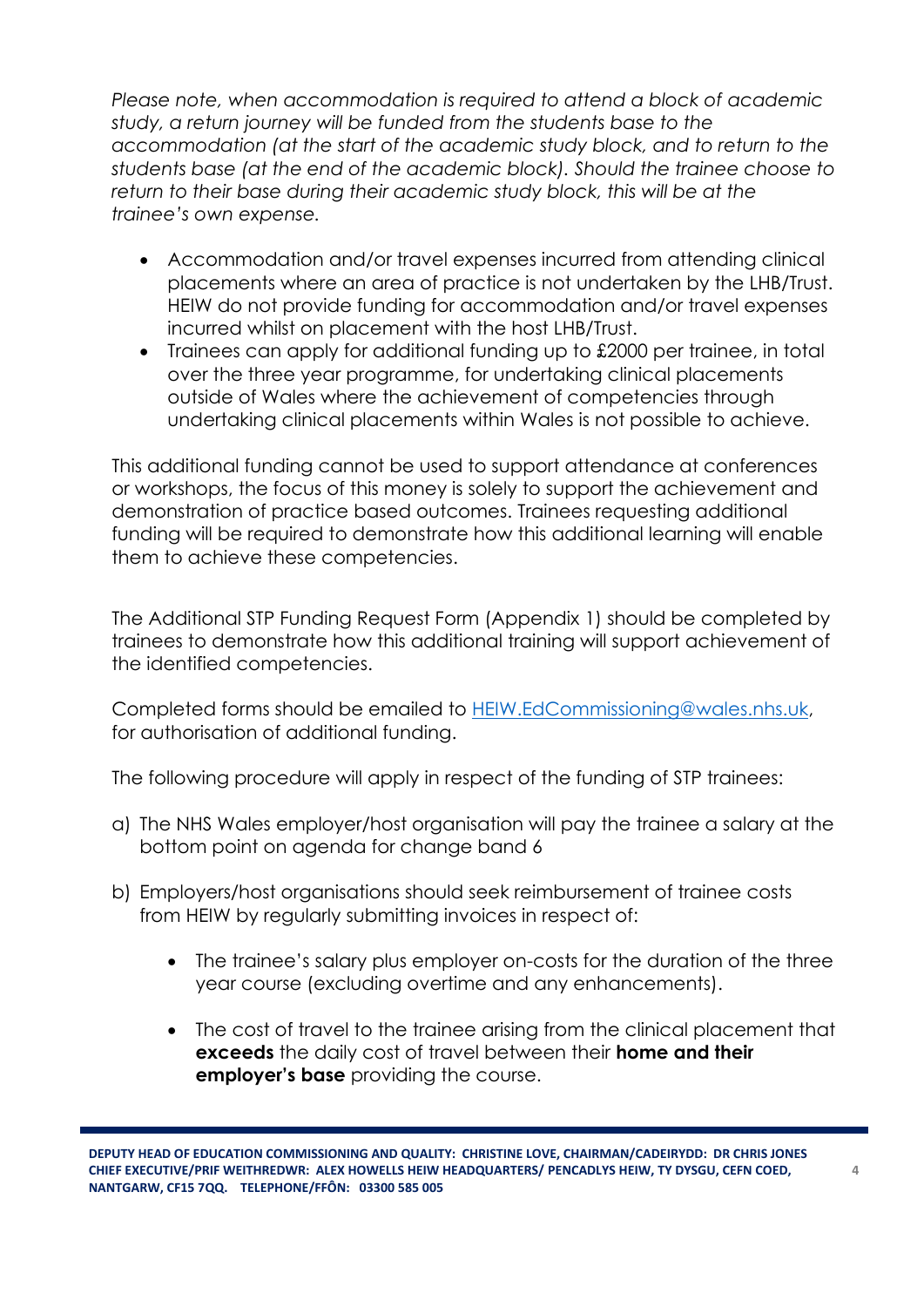#### *Please note the cost of travel from home to and from the employer's base will not be reimbursed, these costs will be incurred by the trainee.*

- Trainees should submit all travel/accommodation claims to their placement Departmental Head for approval and subsequent payment.
- Reasonable travel costs are payable in respect of travel to placements within Wales for trainees studying in Wales. No reimbursement of expenses should be made to any trainee undertaking, on request, a placement outside Wales where a placement within Wales would have been available.
- NHS lease car payments will not be reimbursed by HEIW. If any charges are incurred with lease car return, please contact HEIW finance on [ETfinance.HEIW@wales.nhs.uk.](mailto:ETfinance.HEIW@wales.nhs.uk)
- HEIW will reimburse costs in excess of normal car parking fees incurred by trainees on clinical placements. However, if a trainee normally incurs car parking fees at their employment base, only fees in excess of this amount will be reimbursed.
- a) NHS Employers/host organisations should submit Invoices to HEIW on a monthly basis for the reimbursement of salary and other trainee costs, including a breakdown of those costs.
- b) Invoices should be labelled for the attention of HEIW and submitted to HEIW, Ty Dysgu, Cefn Coed, Cardiff CF15 7QZ or [ETfinance.HEIW@wales.nhs.uk.](mailto:ETfinance.HEIW@wales.nhs.uk)

### **Registration**

#### **Registered Biomedical Scientists**

Throughout the duration of the STP, individual trainees **MUST** maintain their HCPC registration. Local arrangements should be put in place to ensure this. Trainees and their employer/host organisation are jointly responsible for ensuring their HCPC registration remains up to date throughout the period of their course

#### **Sickness Absence**

HEIW will reimburse the employer's/host organisation's costs associated with trainee absence which occurs during the period of the course. Trainees are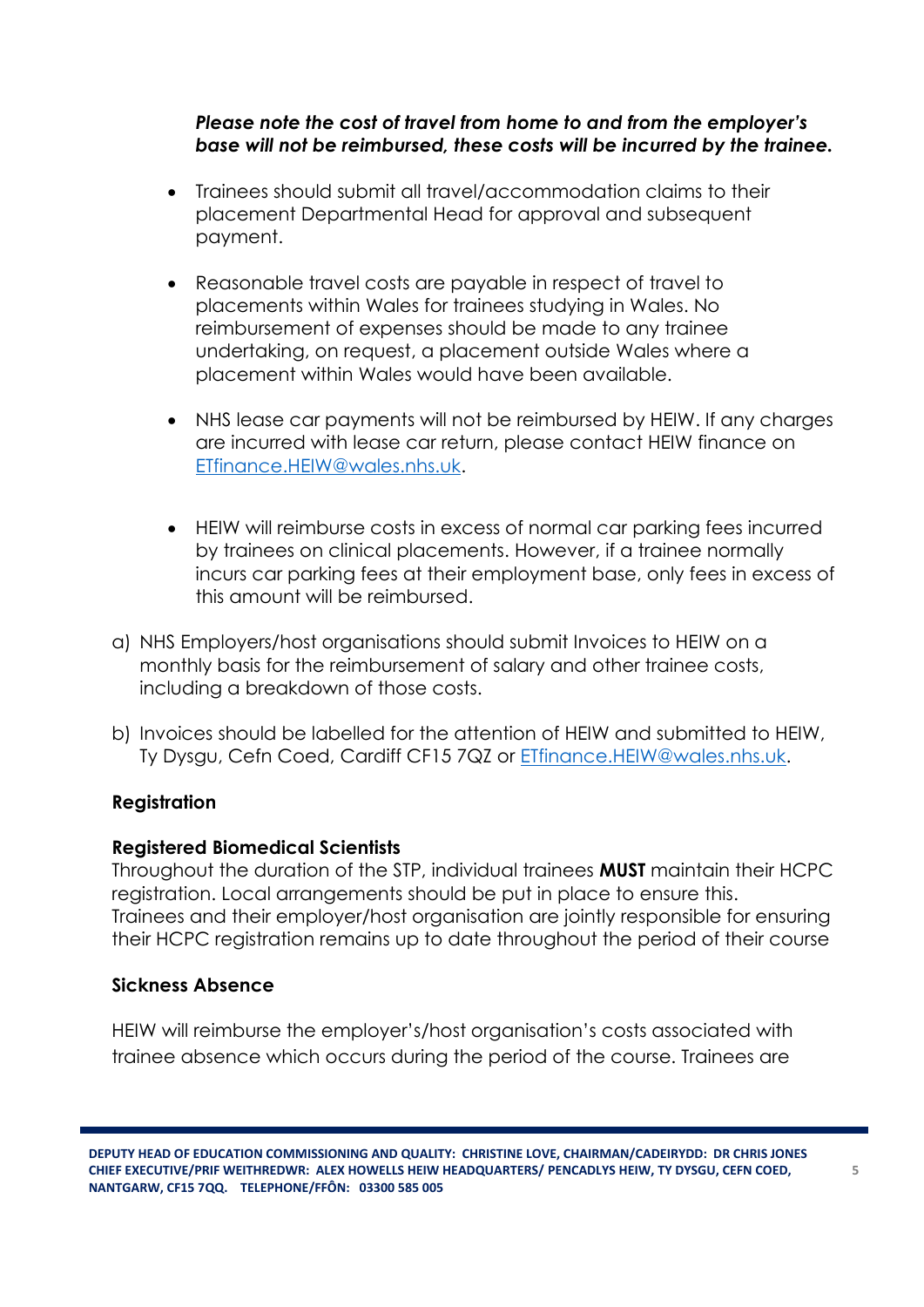solely responsible for communicating their sickness absence to the HEI and their clinical placement, adhering to their employer's sickness policy.

If due to a break in attending the course a trainee requires an extension of funding in order to ensure successful completion, an application for extended funding must be made by the trainer (not the trainee) to HEIW by completing appendix 2 and returning along with a letter from the National school agreeing to the extension.

Each application will be considered on its merits. Please direct all extension applications to [ETfinance.HEIW@wales.nhs.uk.](mailto:ETfinance.HEIW@wales.nhs.uk)

Salaried trainees who are on long-term sickness leave should adhere to their host organisation's sickness policy.

#### **Maternity/Paternity Leave**

Trainees should adhere to their employer's/host organisation's Maternity, Adoption, Paternity and Parental Leave policy. Employer's costs arising from a trainee's absence from training due to maternity leave are reimbursed by HEIW subject to an application being submitted by the HEI.

Where a trainee's training needs to be extended as a result of maternity leave, the HEI should formally request additional funding from HEIW by completing appendix 3 and returning to HEIW either by post or email.

#### **Annual Leave**

Trainees should adhere to their employer's/host organisation's annual leave policy.

#### **Recruitment process**

Posts will be advertised annually on NHS Jobs by HEIW. Interview panels will contain NHS Wales employers who will be hosting the trainees. All successful STP candidates will be required to register with The NSHCS and attend the NSHCS STP induction. HEIW will advise the NSHCS of the trainee names for NHS Wales.

Please see Appendix 4 – Process for Recruitment.

All trainees will be subject to satisfactory employment checks with their employer/host organisation.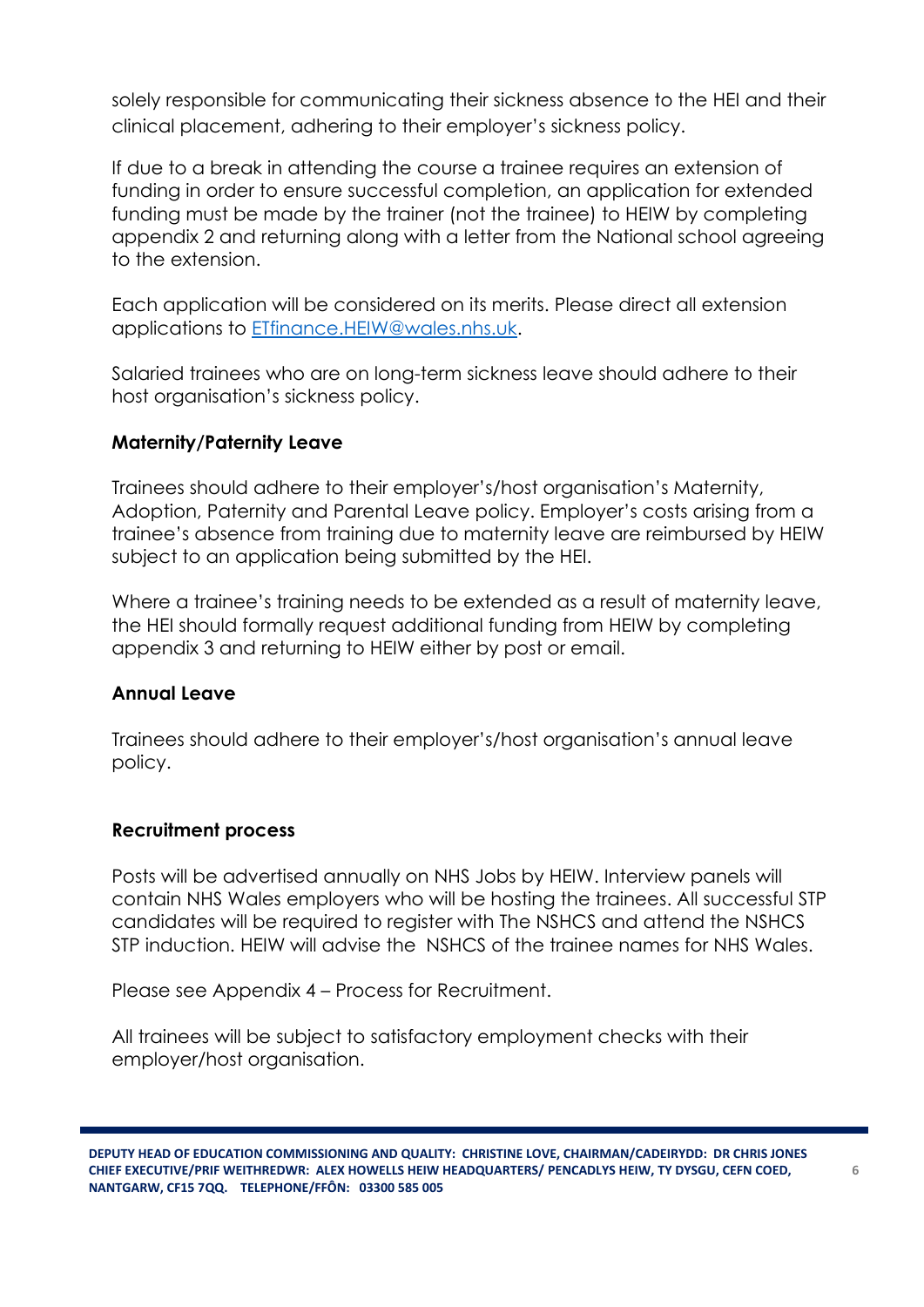#### **Data Protection**

All staff awarded a place must be provided with the HEIW funding letter, and enrolment sponsorship letter. All staff in receipt of funding agree to HEIW sharing their personal information with the education provider they are studying with. Health boards and Trusts must incorporate privacy notices into their application process to ensure compliance with GDPR.

#### **Contact details**

If you have any queries or need further explanation then please email [HEIW.EdCommissioning@wales.nhs.uk](mailto:HEIW.EdCommissioning@wales.nhs.uk) or [ETfinance.HEIW@wales.nhs.uk](mailto:ETfinance.HEIW@wales.nhs.uk)

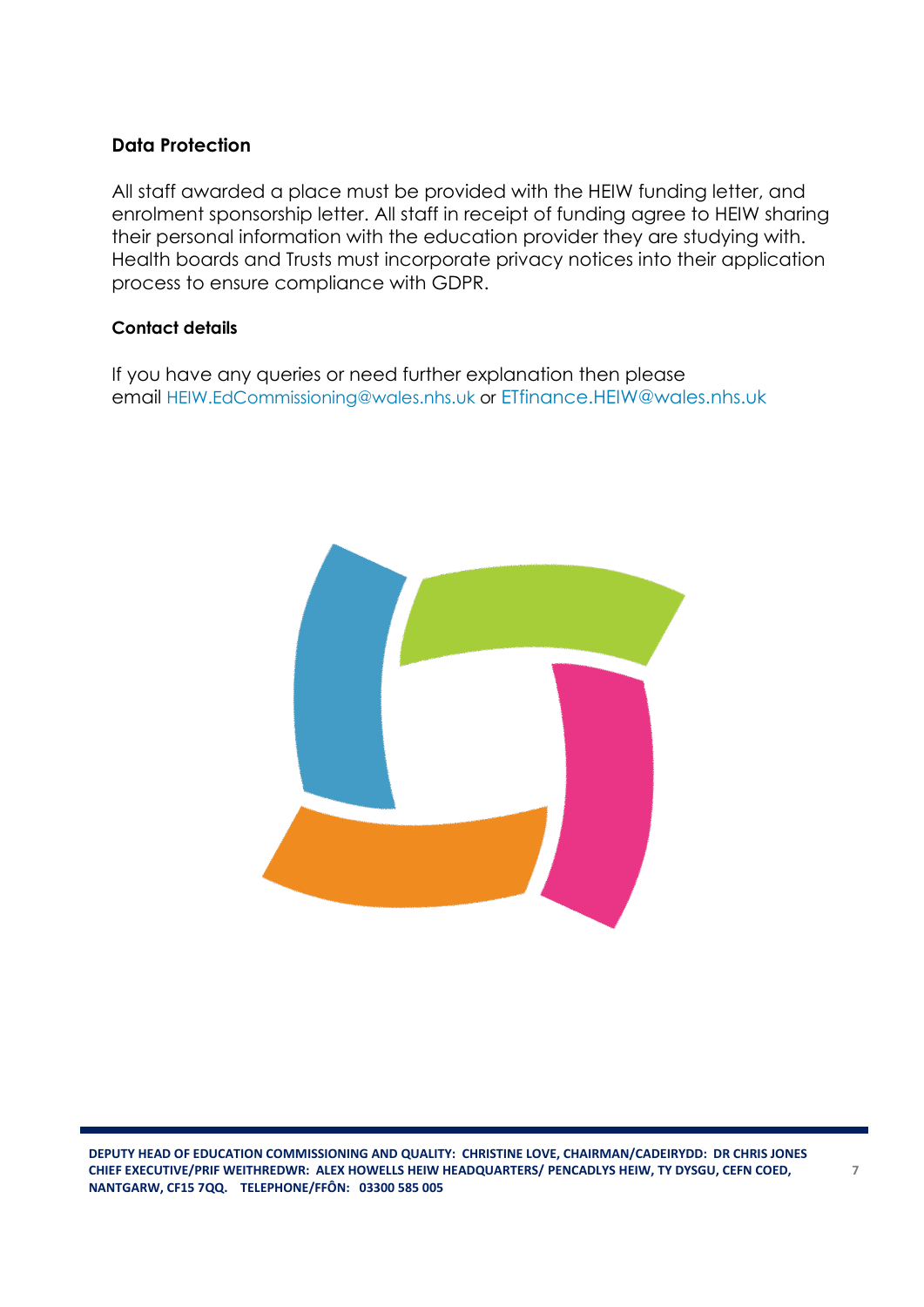# **Appendix 1 – STP – Additional funding request form**

| <b>Trainee Information</b>                                                               |                                               |
|------------------------------------------------------------------------------------------|-----------------------------------------------|
| <b>Name</b>                                                                              |                                               |
| <b>Email</b>                                                                             |                                               |
| <b>Contact Number</b>                                                                    |                                               |
| <b>Department</b>                                                                        |                                               |
| Organisation                                                                             |                                               |
| <b>STP</b>                                                                               |                                               |
| Specialism/Route                                                                         |                                               |
| Year of study                                                                            |                                               |
|                                                                                          | <b>Additional Funding Request Information</b> |
| <b>Details of clinical</b><br>placement                                                  |                                               |
| <b>Rationale for</b><br>requesting<br>additional funding                                 |                                               |
| <b>Practice</b><br>Competencies<br>placement will<br>support                             |                                               |
| <b>Breakdown of</b><br>additional funding<br>required<br>(accommodation<br>/travel etc.) | £                                             |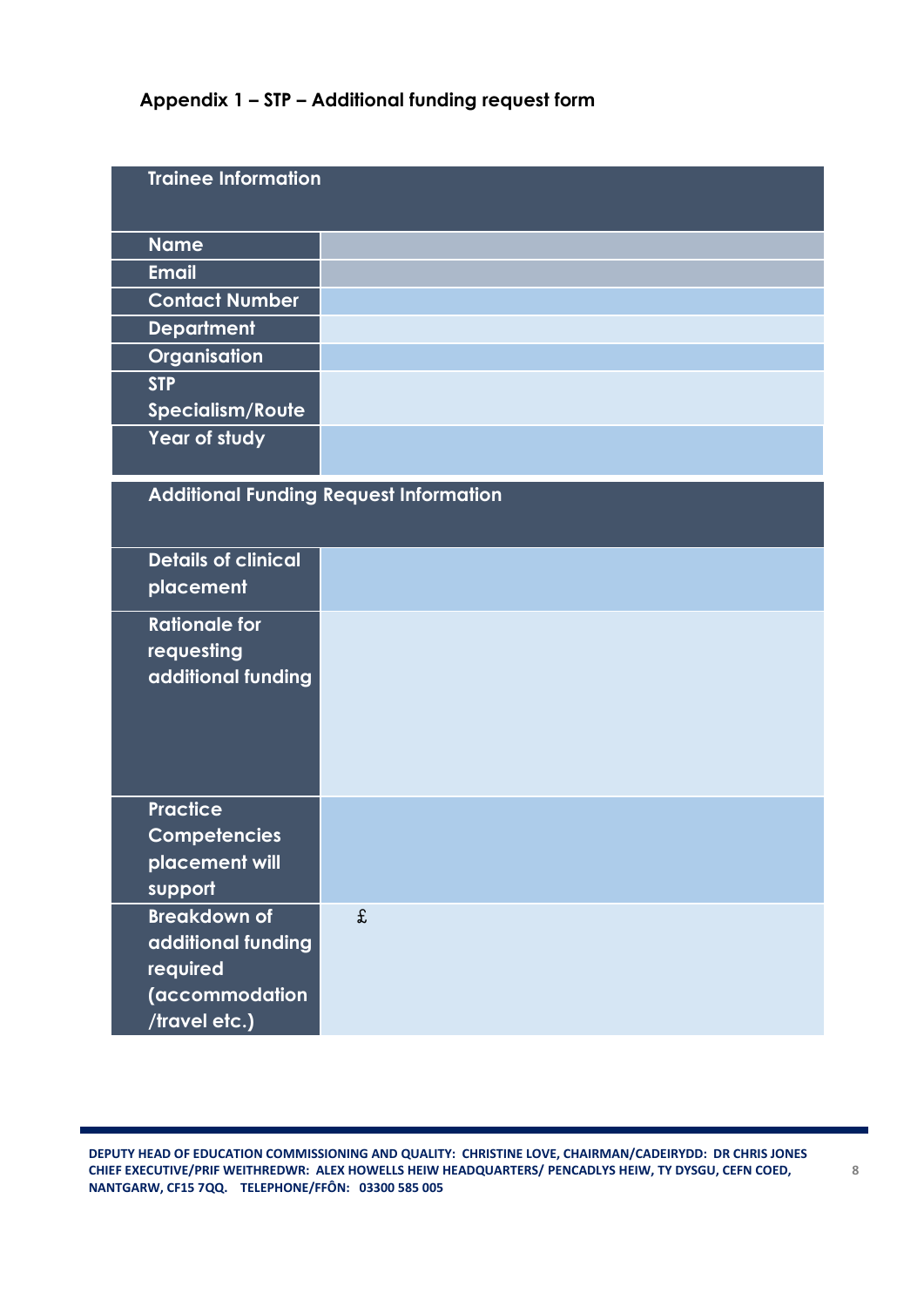| <b>Total cost applied</b><br>for                                                              | £ |
|-----------------------------------------------------------------------------------------------|---|
| <b>Managers</b><br>Supporting<br>statement                                                    |   |
| Details of any<br>previous<br>additional funding<br>awarded (date<br>and training<br>details) |   |
| <b>Managers Name</b>                                                                          |   |
| <b>Managers</b><br>signature                                                                  |   |
| <b>Date</b>                                                                                   |   |

For office use only

**Number** 

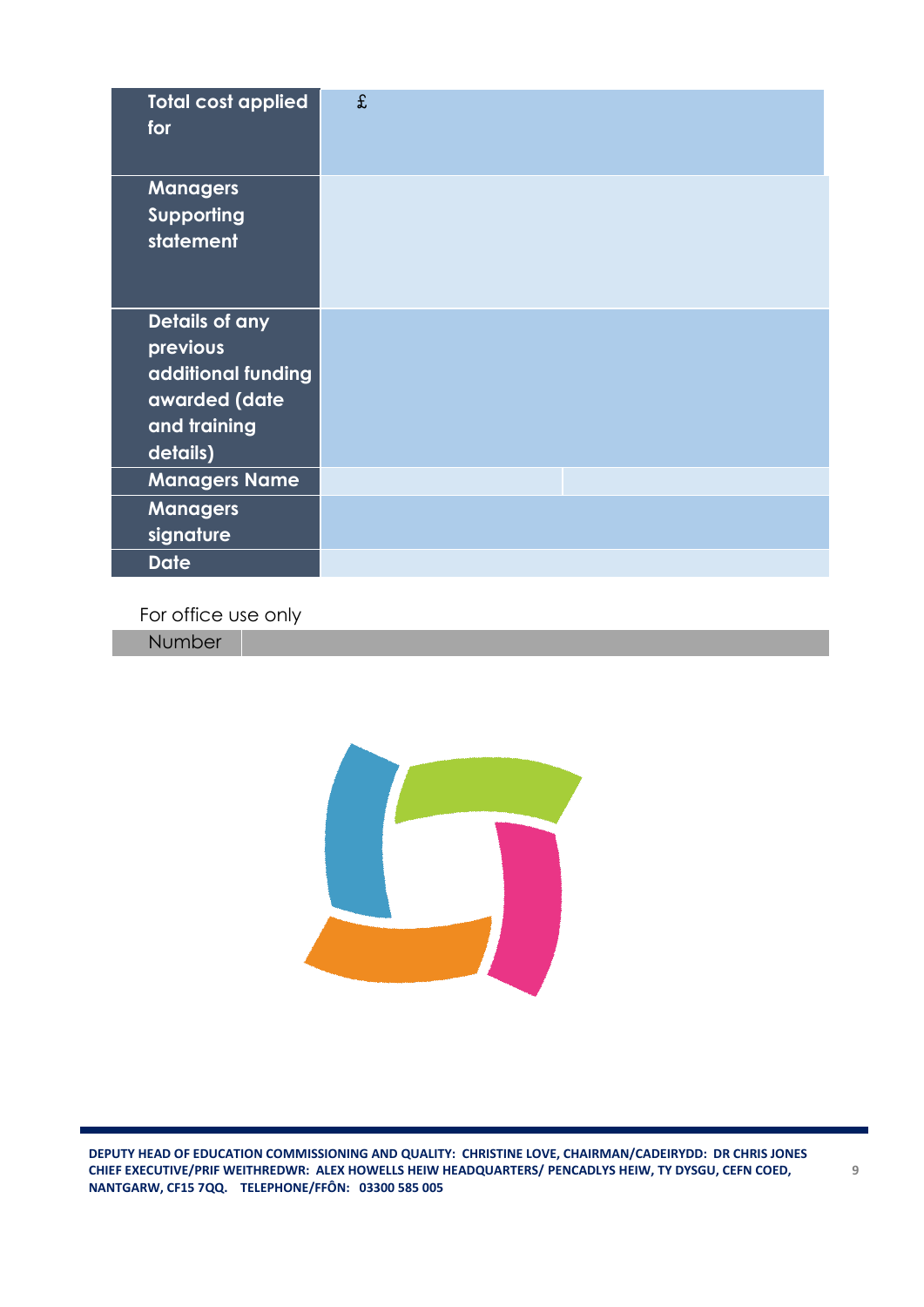#### **Appendix 2 - Extension of Funding Request Form**

Education Provider:

Employer:

Name of Trainee:

Course:

Date Commenced on Course:

Start Date of Break (dd/mm/yy):

Anticipated Date of Recommencement (dd/mm/yy):

Intake Returning To (mm/yy):

Length of Extension Request:

Anticipated Completion Date on course:

| Amount of Additional Funding Requested (£) | £ |
|--------------------------------------------|---|
| <b>Bursary / Salary Costs</b>              | £ |
| Dependants & Other Allowances              | £ |
| Childcare                                  | £ |
|                                            |   |
| Total                                      |   |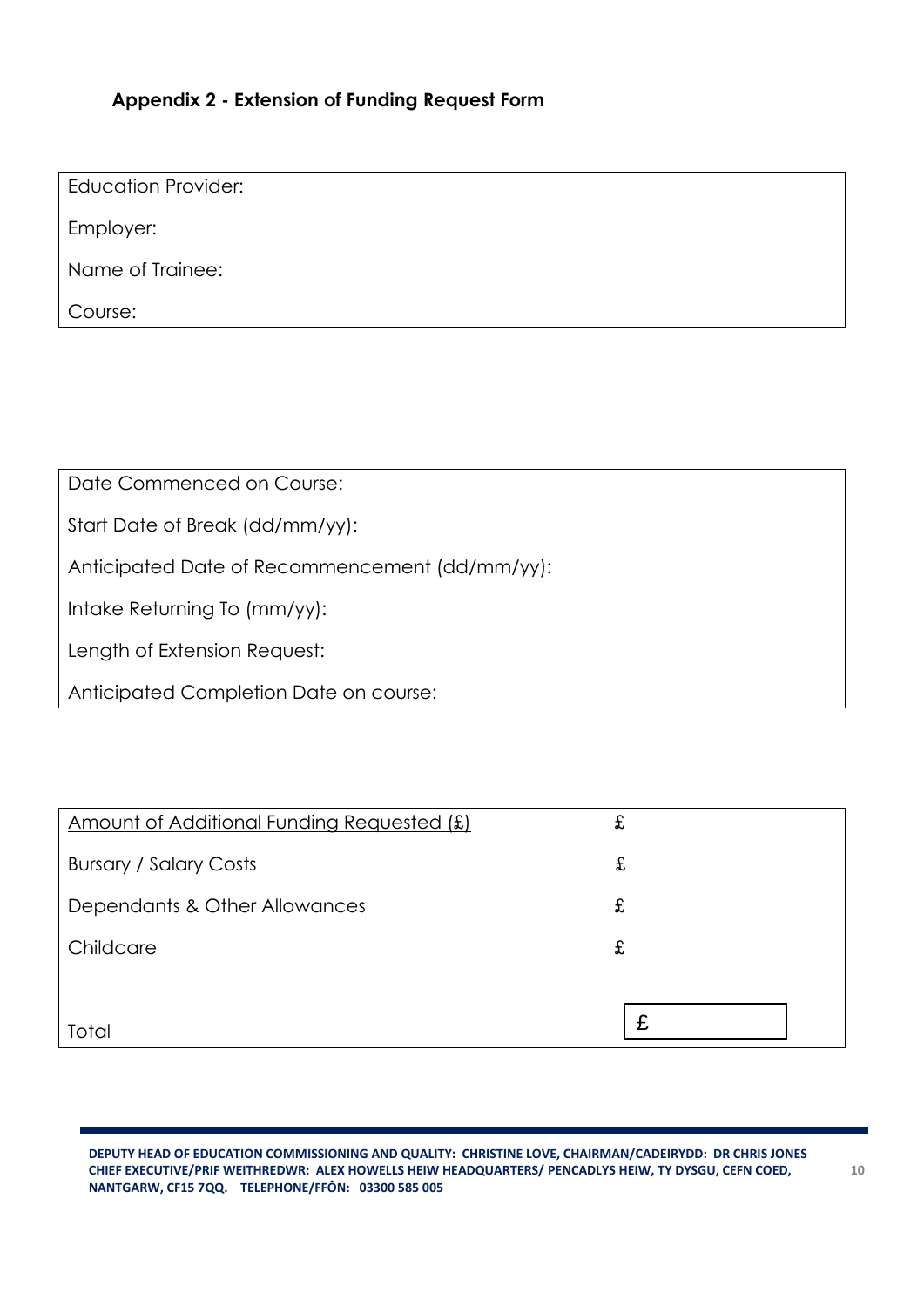1. Please specify reason for trainee's extension request.

2. What has the Education/Training officer put in place to mitigate the circumstances leading to the request for additional funding?

3. For extensions due to academic reasons does the Course Tutor confirm that a funded extension is likely to lead to the trainee completing the academic element course successfully at the end of this extended period?

YES / NO/ NA delete *as appropriate*

I declare that, in my opinion, granting this additional salary funding represents the *best value for money option taking account of the level of additional cost and the probability of the trainee qualifying*

### **Signed:**

**Date:**

#### **Note:**

Requests for Maternity Leave will need to be submitted on a BUR101 (MAT) form Appendix 3

Please return completed forms to:

HEIW Ty Dysgu, Cefn Coed, Cardiff. CF15 7QQ **Email:** [ETfinance.HEIW@wales.nhs.uk](mailto:ETfinance.HEIW@wales.nhs.uk)

#### *forms will be returned if the detail provided is deemed insufficient*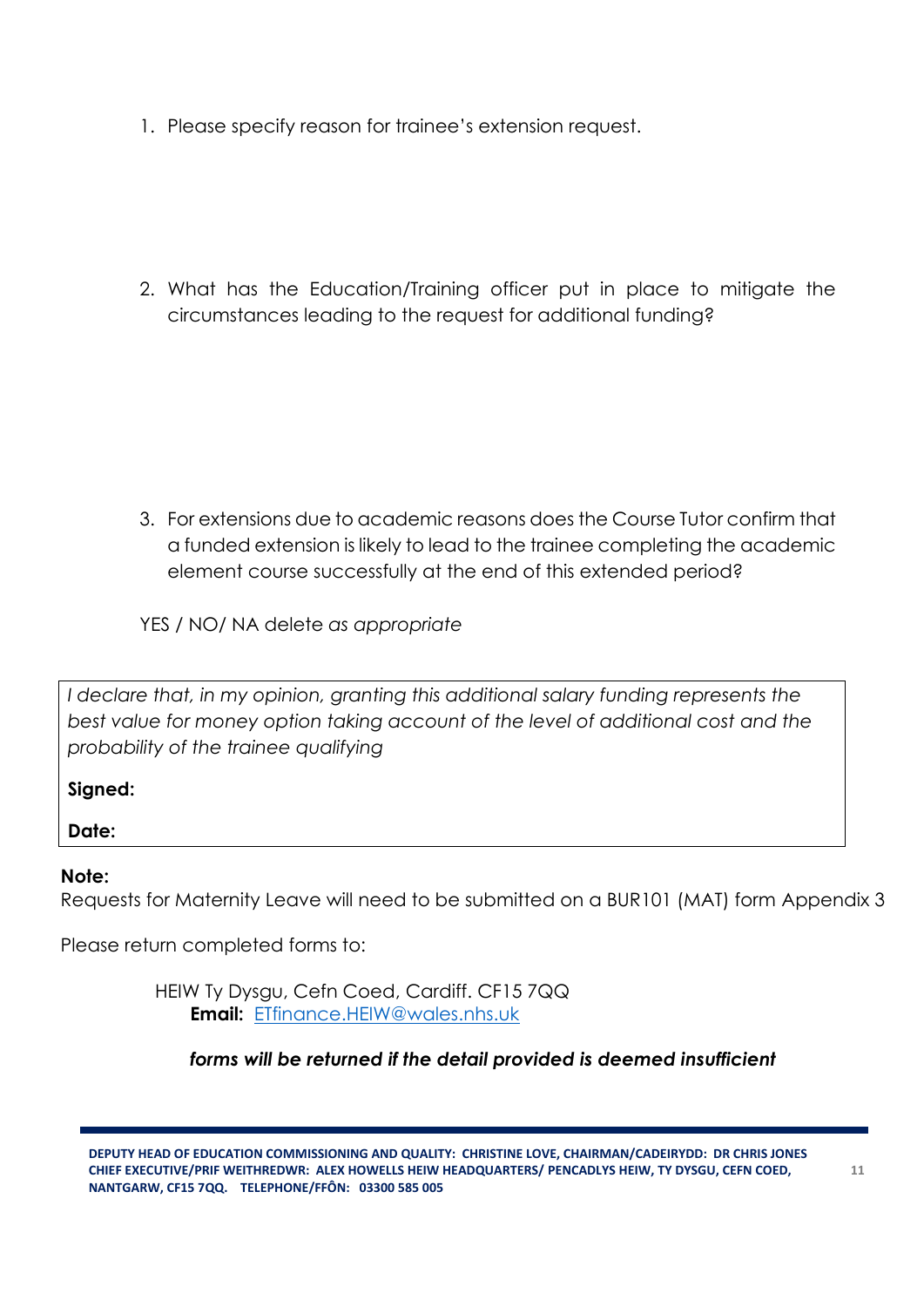# **Appendix 3 - NOTIFICATION OF TRAINEE MATERNITY LEAVE**

| 1. Course Details                      |                                   |      |  |
|----------------------------------------|-----------------------------------|------|--|
| Name of Course                         |                                   |      |  |
|                                        |                                   |      |  |
| Academic Year                          |                                   |      |  |
| 2. Trainee Details                     |                                   |      |  |
| Trainee's Name                         |                                   |      |  |
|                                        |                                   |      |  |
| 3. Maternity Leave                     |                                   |      |  |
|                                        | 3.1 Start date of Maternity Leave |      |  |
|                                        | 3.2 Anticipated Return Date       |      |  |
| 3.3 Anticipated Course Completion Date |                                   | Date |  |

#### **4. Authorisation (to be completed by the designated officer at the university/college)**

| Comments: |  |  |  |
|-----------|--|--|--|
|           |  |  |  |
|           |  |  |  |

#### **I certify that the details shown above are, to my knowledge, correct.**

| Signature | Date |  |
|-----------|------|--|
|           |      |  |

#### **Finance Contact (to confirm payment information):**

| Name        | Tel/Email |  |
|-------------|-----------|--|
| BUR 101 MAT |           |  |